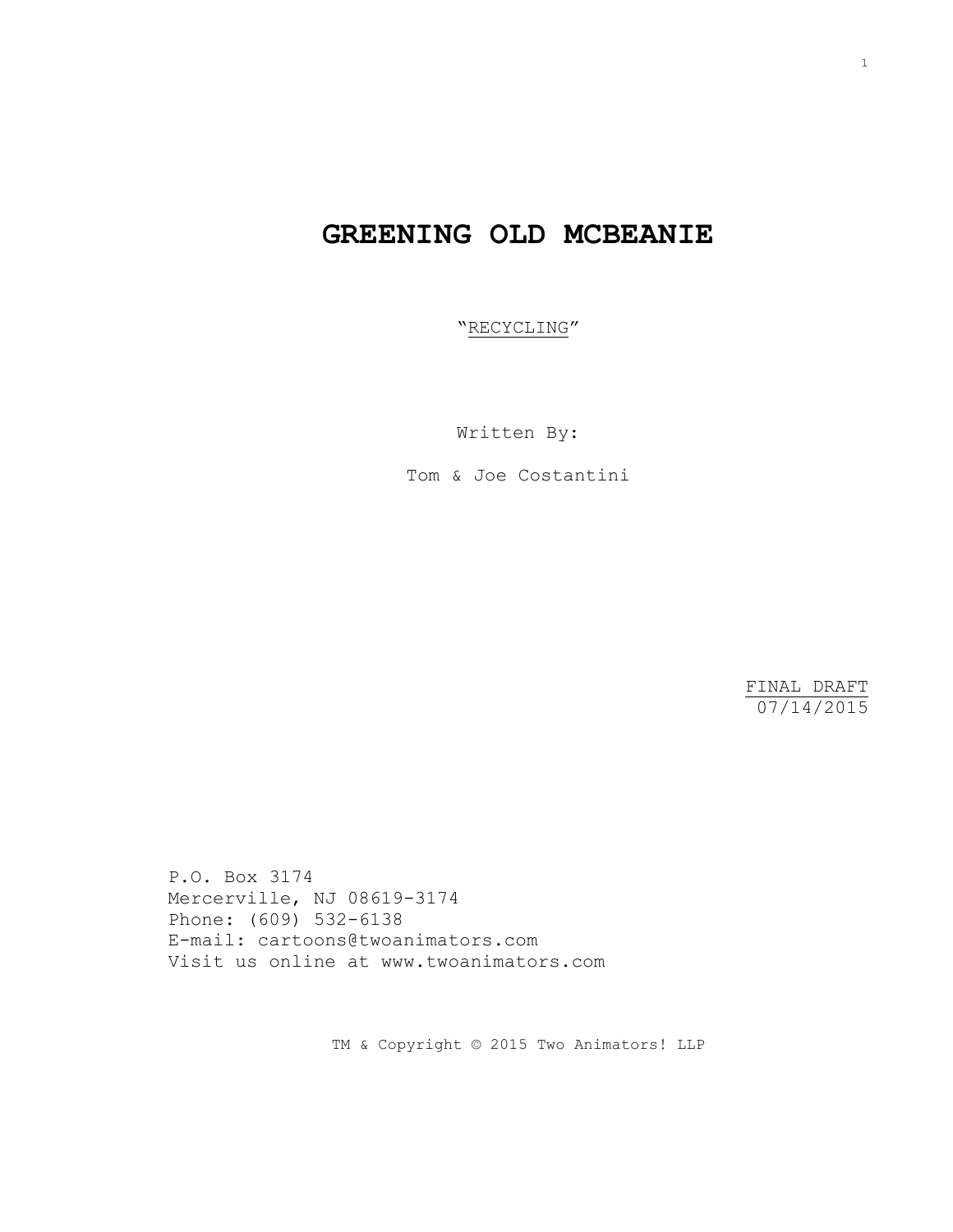# GREENING OLD MCBEANIE "RECYCLING" (07/14/2015)

FADE IN:

EXT. BEANIE TOWN — DAY

ESTABLISHING SHOT of BEANIE TOWN. It's a perfect day... the sun is shining, birds are chirping, and all is well.

Beanie Town is a picturesque hillside community with homes built right into the hills (much like *Hobbit* homes) and constructed out of all-natural, ECO-FRIENDLY materials. The lawns are perfectly manicured and there isn't a single piece of trash on the dirt paths they use as streets. While the BEANSFOLK may seem quaint, they are an environmentally-savvy group. For example... each home has its own SOLAR PANELS on the roof and there is even a WIND FARM on top of the highest Beanie hill. There is also a beautiful river that flows down the hillside and through town. In BEANIE SQUARE, the water turns a giant wheel which creates electricity for Beanie Town.

TRUCK IN on THREE YOUNG BEANIE SPROUTS (children) playing ball in a field at the edge of Beanie Town. The first and oldest is a boy named DEANIE. The second is a slightly younger girl named JEANIE. And last but not least, is the youngest boy named JELLY.

Deanie and Jeanie are tossing a BEANIE BALL back and forth.

DEANIE (noticing the viewer) OH, hi there! I'm Deanie!

JEANIE (running into frame with the ball) I'm Jeanie!

JELLY (also running into frame) And I'm Jelly!

DEANIE

And we're the Beanies! Welcome to Beanie Town. We're playing a game of catch. Do you want to play with us?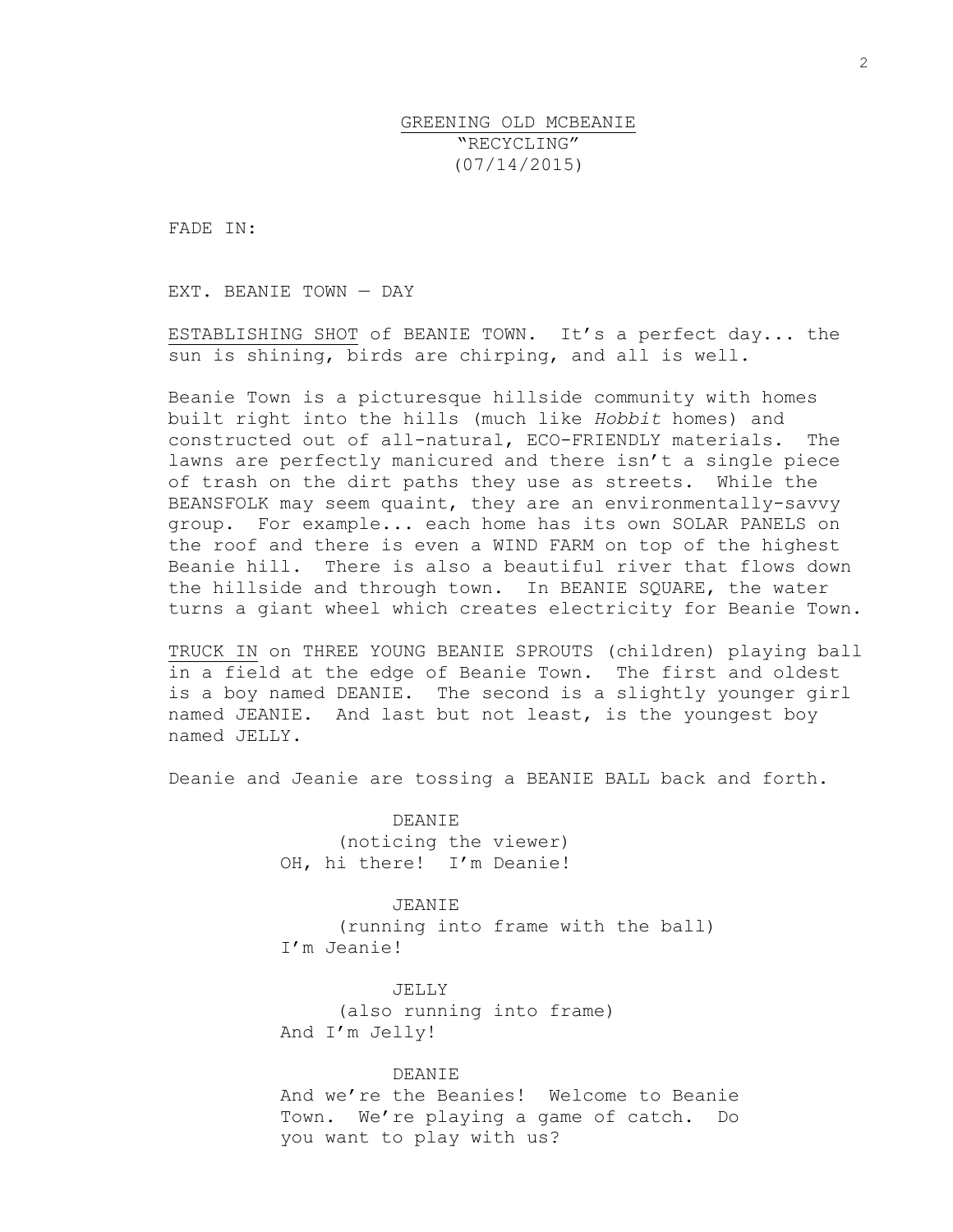Pause for a beat to give the "kids at home" time to respond...

DEANIE (CONT'D) Great! Every beanie spread out!

PULL OUT as the Beanie Sprouts run in different directions.

JELLY Throw it here! Over here!

JEANIE I don't know Jelly. You never catch it.

JELLY Come on Jeanie... I'll catch it this time. I promise!

Jeanie looks over to Deanie, who reluctantly nods yes.

### JEANIE

All right, Jelly! Just make sure to keep your eye on the ball. Deanie and I don't want it landing in Old McBeanie's yard again.

DEANIE Yeah, Old McBeanie's a real grump.

JELLY I promise guys! I'll catch it this time.

JEANIE Ok, here it comes...

Jeanie tosses the ball and it flies way over Jelly's head, landing right in Old McBeanie's yard.

## DEANIE

Aw, man!

JELLY Not my fault this time! Not my fault!

### JEANIE

Huh, I guess I don't know my own strength.

The young Beanies gather next to one another and stare over into Old McBeanie's yard.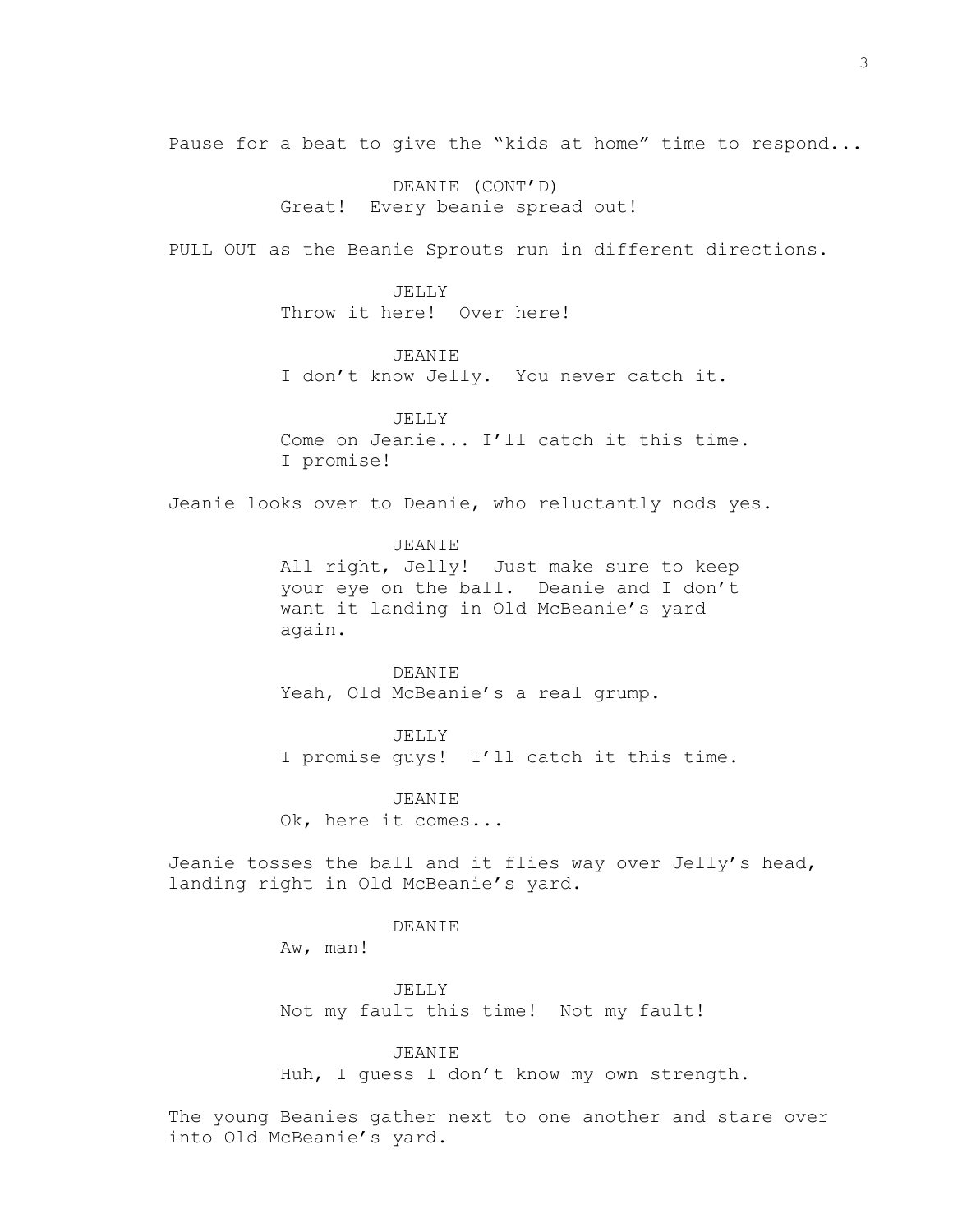TRUCK IN on a RUN-DOWN home on the OUTSKIRTS of Beanie Town. Unlike the rest of the community, this building is not Eco-Friendly. As a matter of fact, it's the exact opposite, built out of an old ALUMINUM CAN that's starting to rust in spots. (NOTE ON SCALE: If Beanies existed in our world they would be small enough to live in a can, which Old McBeanie does, but everything else in their world is built by them and should be considered "Beanie-sized.") The lawn out front is overgrown and littered with trash — not trash as in garbage, but more like something a PACK-RAT might keep... random things like Beanie-sized plane propellers, broken-down car engines, old bikes, sinks, lamps, whatever! The power to the house is supplied by an old gas generator, which rumbles and shoots smoke into the air. Obviously, whoever lives here hasn't been keeping up with his property... nor does he seem to care.

Suddenly the CAN'S LID opens up — much like an old garage door would, squeaking and shaking the whole way — and out steps cranky OLD MCBEANIE himself. He struggles to walk, holding himself up with a cane and dragging a large plastic trash bag. We can hear him mumbling to himself, obviously complaining about something — perhaps the sun is too bright for his old eyes on this beautiful day.

# OLD MCBEANIE <CRANKY MUMBLING!>

CUT BACK to the Beanie Sprouts' shocked reaction.

JELLY

Oh no! We'll never get our ball back now.

DEANIE

What's worse — Old McBeanie's walking right towards it. If we don't stop him, he could trip and really hurt himself.

JELLY What should we do?

JEANIE (determined) Come on guys...

Jeanie grabs her brothers' arms and runs over to Old McBeanie.

JEANIE Hey Mr. McBeanie, how's it going?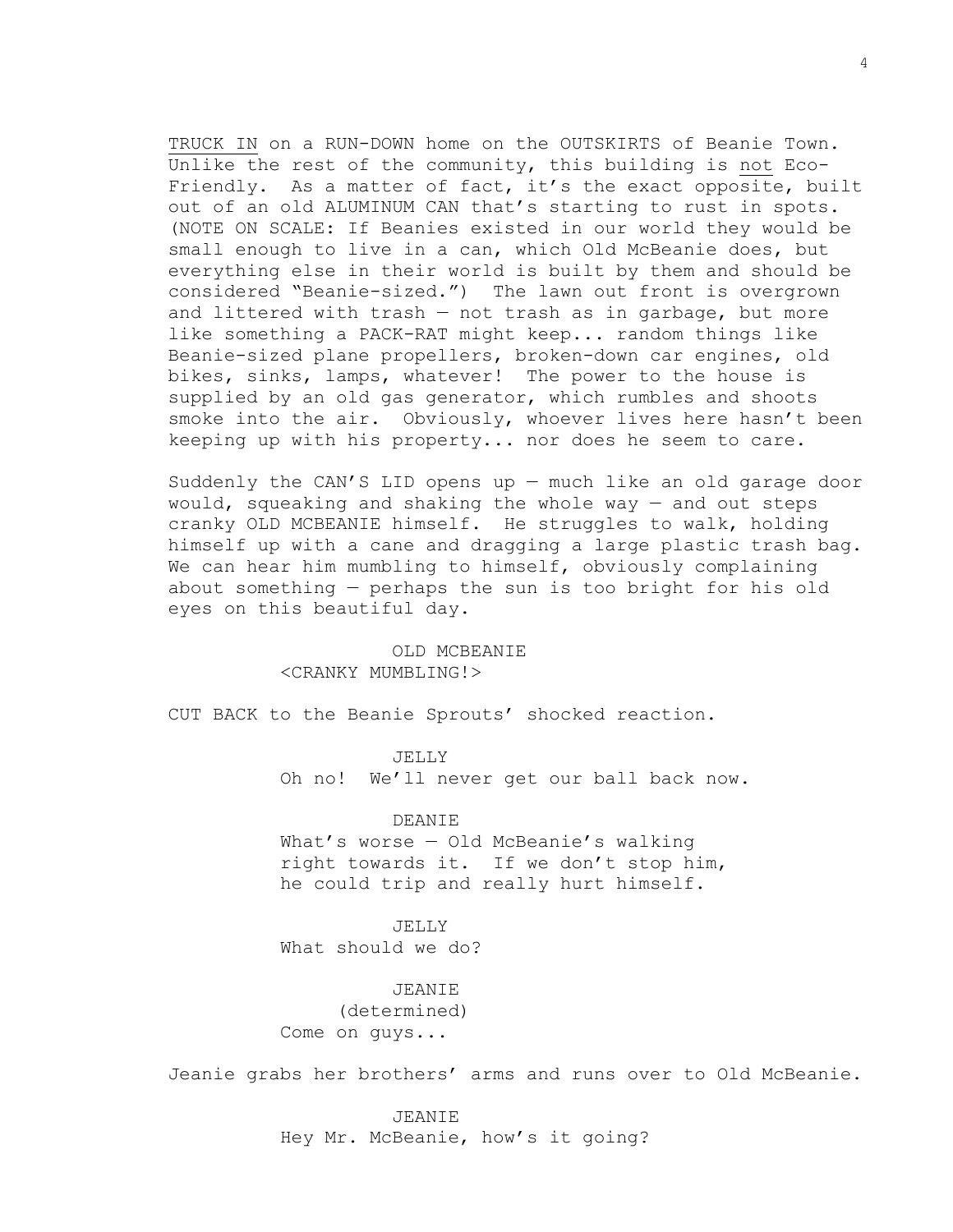Old McBeanie flinches... He quickly drops the trash bag and jumps into a defensive pose, wielding his cane like a sword!

> OLD MCBEANIE (startled) Whozat!?!

DEANIE Relax, Mr. McBeanie! It's just us... Deanie, Jeanie, and Jelly Beanie.

JELLY (gesturing towards the viewers) And our friends!

Old McBeanie looks around and at the screen as he tries to compose himself.

> OLD MCBEANIE Oh, well then... <HMMPF> Don't you sprouts know not to creep up on an old Beanie?

> DEANIE Sorry about that... we just wanted to see if you needed any help — Um... taking out your trash?

JELLY Yeah, you looked like you were struggling.

OLD MCBEANIE (insulted) Struggling!? Not Old McBeanie!

Deanie kneels down to pick up some trash that has fallen out of the bag and notices that it is a mix of recyclables and regular garbage.

> DEANIE Um, Mr. McBeanie...? Why do you have plastic bottles mixed in with your regular garbage

JEANIE (picking up a bottle) Yeah, aren't you going to recycle these?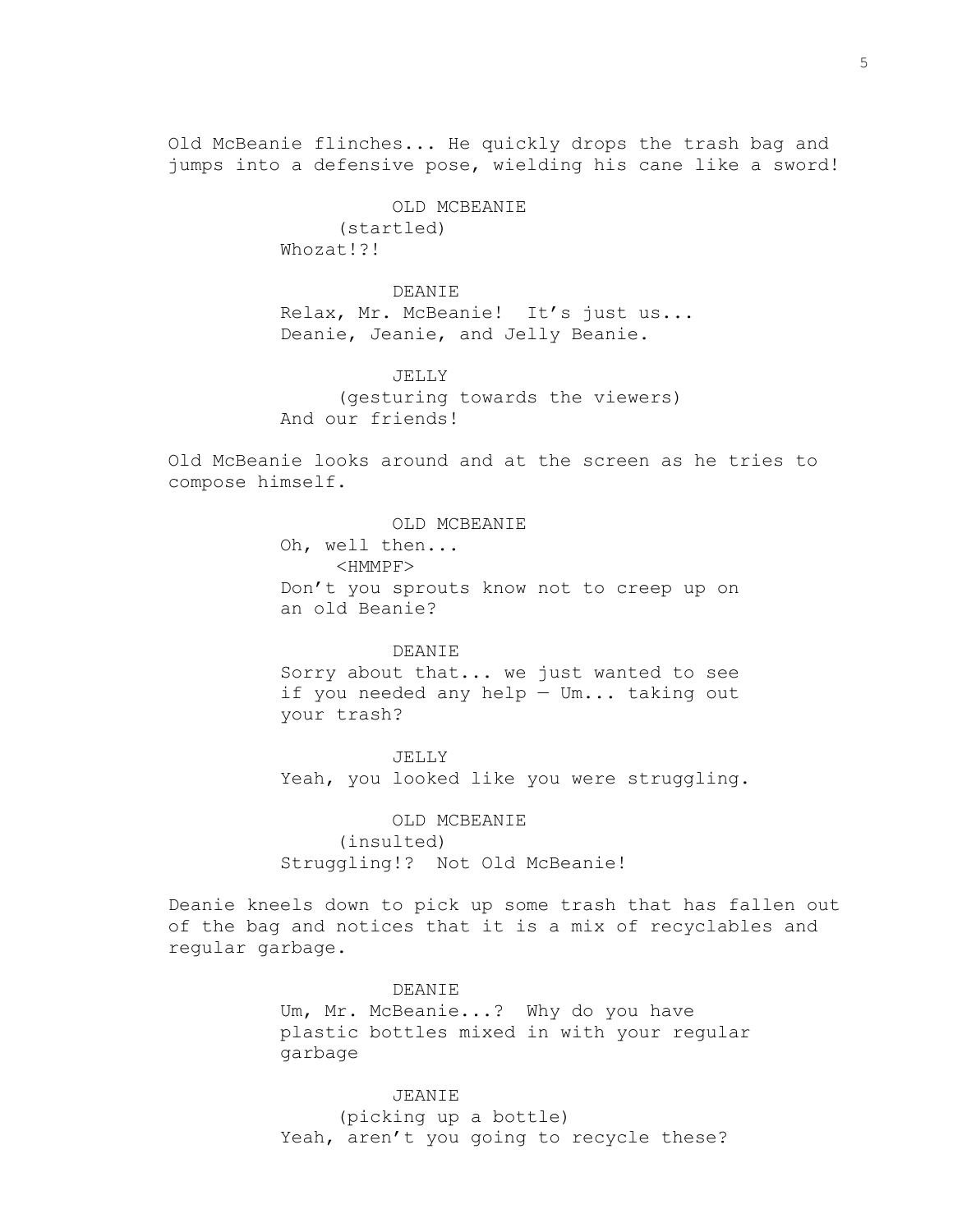# OLD MCBEANIE

Recycle*?*! Why would I bother with that?

# JEANIE

(taken aback) Because it's better for the environment!

## OLD MCBEANIE

Nonsense! I doubt one "little-old-Beanie's" bottles are going to ruin the world.

### JEANIE

No, but one Beanie could help the world by recycling his plastic bottles.

### DEANIE

Jeanie's right... Each one of us has a part to play to help keep our environment clean. The more of us who recycle, the better off our planet will be.

# OLD MCBEANIE

Eh... seems like too much work. Plus, I don't have any of those "fancy schmancy" recycling buckets.

Just then, Jelly pops out of the garage carrying a recycling bucket!

> JELLY I found a recycling bucket in your garage!

# OLD MCBEANIE

Hey, put my stool back!

### JEANIE

That's not a stool, Mr. McBeanie... that's a recycling bucket.

#### OLD MCBEANIE

It is?!

DEANIE (pointing into the garage) Yeah, and there's another one!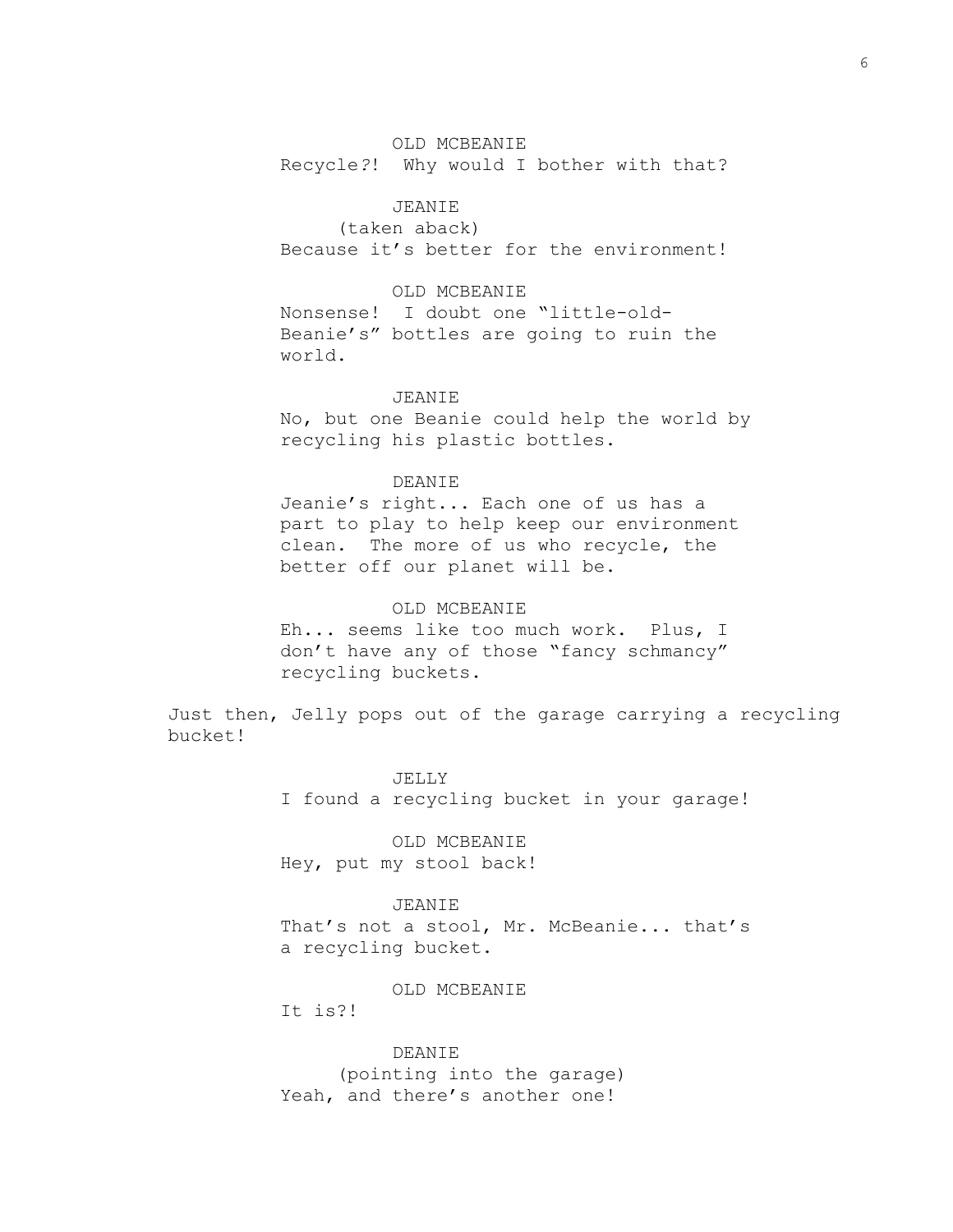OLD MCBEANIE (confused) Where? I don't see anything.

*BEGIN INTERACTIVE SEGMENT 01:*

DEANIE

(TO THE VIEWERS) Looks like Old McBeanie could use your help finding his other recycling buckets. Will you help him?

Pause for a beat to give the "kids at home" time to respond...

DEANIE (CONT'D) Great! Take a look at the recycling bucket Jelly found.

CLOSE UP on Jelly showing off a blue recycling bucket.

DEANIE (CONT'D) Now, let's look inside Old McBeanie's garage and see if we can find any more.

CUT TO an interior shot of the messy garage with two more recycling buckets hidden inside.

> DEANIE Do you see any recycling buckets in this mess?

Pause for a beat to give the "kids at home" time to respond... Then highlight the first bucket to show it's been found.

> KID'S VOICES Over there!

DEANIE That's right! That's a recycling bucket! Do you see any more?

Pause for a beat to give the "kids at home" time to respond... Then highlight the second bucket to show it's been found.

> KID'S VOICES Right there!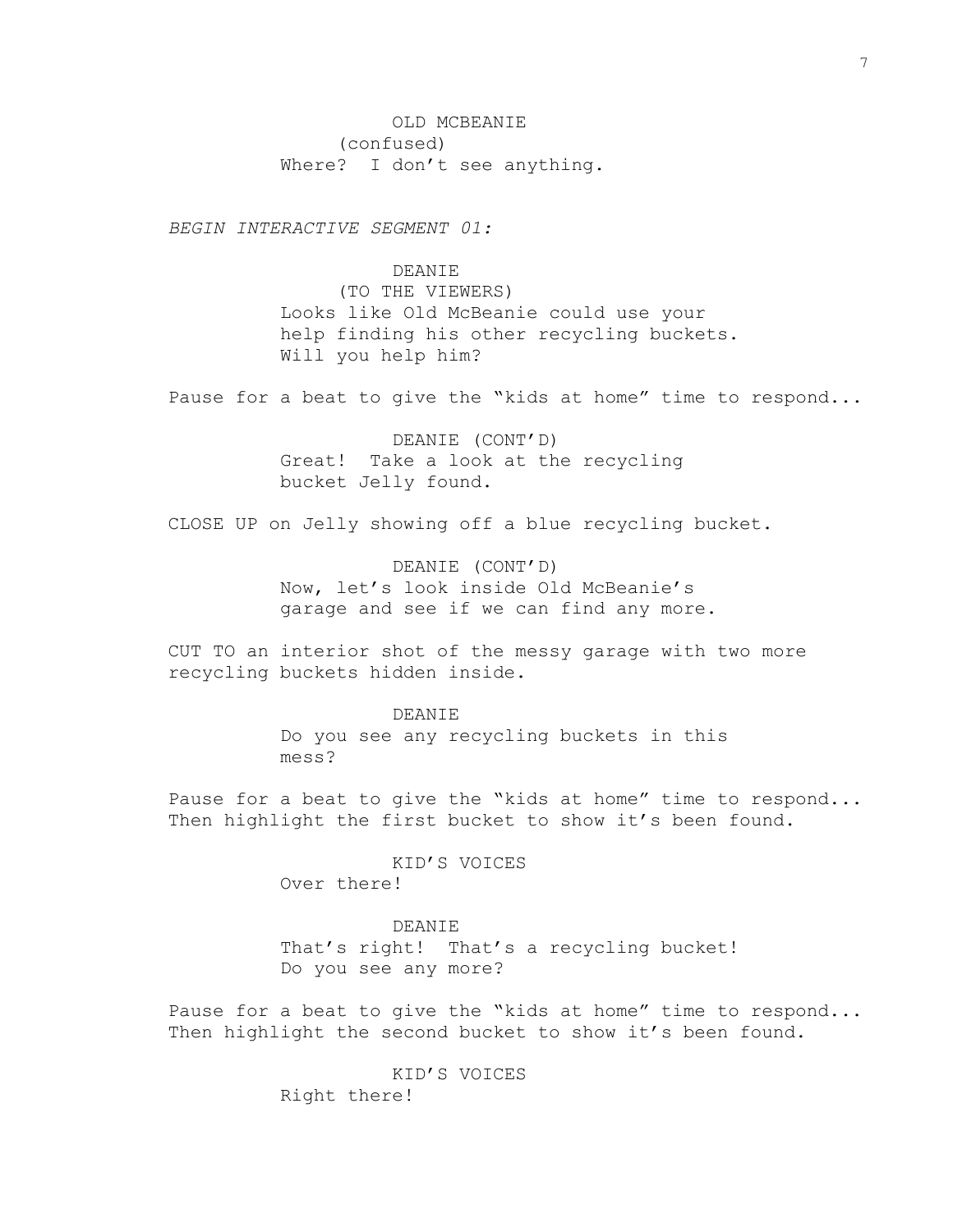Awesome! You found both buckets!

*END INTERACTIVE SEGMENT 01*

Deanie runs into the garage and grabs a bucket from off of a shelf. Jeanie follows, pulling another bucket out from under a pile of junk. Jelly and Old McBeanie follow them inside...

> OLD MCBEANIE I had no idea I even owned these.

DEANIE How could you when they were buried under all this mess!

# JEANIE

(looking around shocked) Yeah, Mr. McBeanie, you really have a lot of junk in here.

OLD MCBEANIE

It's not junk! (tapping some junk with his cane) These are expensive antiques.

JELLY Hey, what's this?

Jelly pulls out an old BEANIE BALL TROPHY, then spots a bunch more behind it.

> JELLY (pulling out trophies) Aw, wow, these are cool!

OLD MCBEANIE Hey! Don't touch those!

Old McBeanie grabs a trophy out of Jelly's hand, then stops and stares at it for a beat...

> OLD MCBEANIE (nostalgic) Heh, I forgot all about these.

Deanie looks at the trophy in Old McBeanie's hand.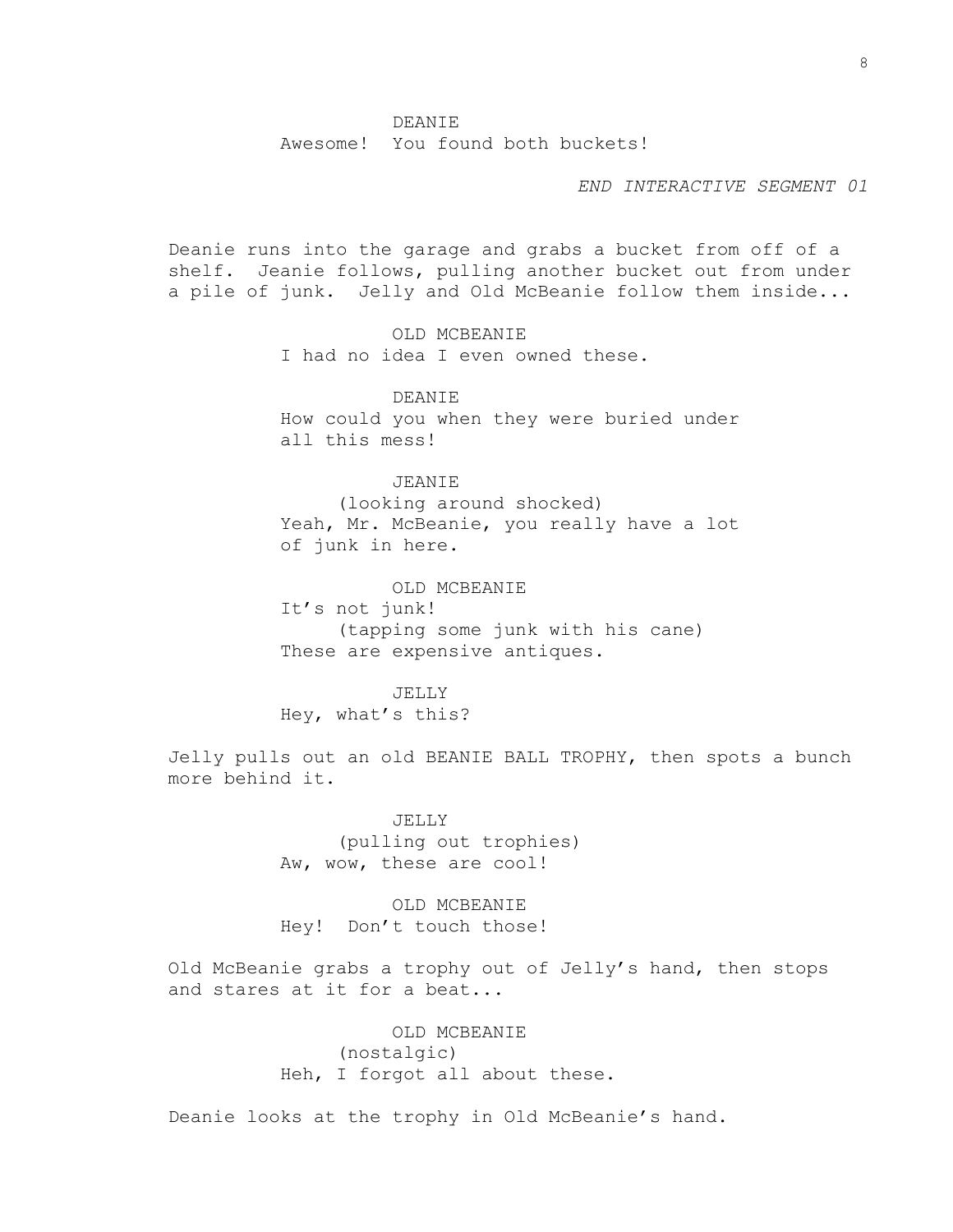### DEANIE

I didn't know you were a Beanie Ball champion, Mr. McBeanie!

OLD MCBEANIE Yep! Six years running... in my younger days that is.

JELLY We love Beanie Ball!

OLD MCBEANIE Oh, do you now?

### JEANIE

You know, Mr. McBeanie... if you'd recycle some of this old junk—

OLD MCBEANIE

(sternly) Not junk!

### JEANIE

Right... if you'd recycle some of these "antiques," maybe you could clear some space to display your trophies.

### DEANIE

That's a great idea, Jeanie! By recycling the stuff you don't need, you can spend more time enjoying the treasures you want to keep.

### OLD MCBEANIE

That'd be nice, but it still sounds like too much work for an old Beanie like me.

### DEANIE

It doesn't have to be!

Deanie sets the two recycling bins down across from each other, creating a makeshift Beanie Ball court, then picks up an empty plastic bottle.

> DEANIE (CONT'D) You could pretend it's like a game of Beanie Ball!

Deanie tosses a plastic bottle into the first recycling bin!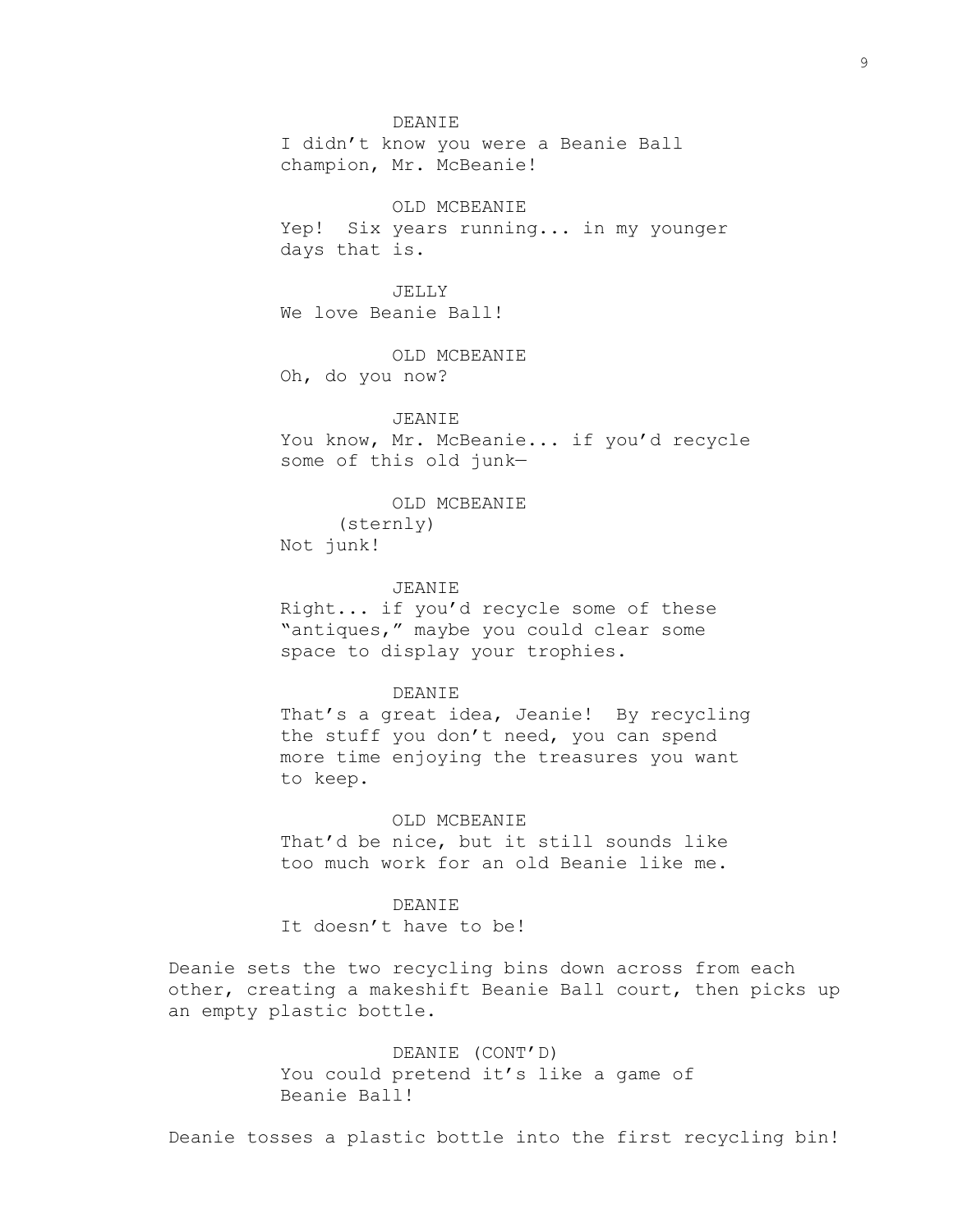OLD MCBEANIE Hey, nice shot!

JELLY Your turn, Mr. McBeanie!

OLD MCBEANIE Oh, you Sprouts better watch out for Old McBeanie...

Old McBeanie grabs a BROKEN LAMPSHADE and gets ready to toss it in—

> JELLY Hold on, Mr. McBeanie! You can't toss that into the recycling bucket.

OLD MCBEANIE Huh? Why not?

JEANIE Jelly's right... That broken lampshade isn't recyclable.

OLD MCBEANIE It isn't?

*BEGIN INTERACTIVE SEGMENT 02:*

JEANIE (TO THE VIEWERS) Looks like Old McBeanie could use your help again. Will you help him sort his recyclables from his regular garbage?

Pause for a beat to give the "kids at home" time to respond...

JEANIE Great! Let's take a look at some items...

Show a SPLIT SCREEN with three items: a BROKEN LAMPSHADE, a dirty old BEANIE BALL GLOVE, and an empty WATER BOTTLE.

> JEANIE (CONT'D) Which of these three items should Old McBeanie put in his recycling bucket? Can he recycle a broken lampshade?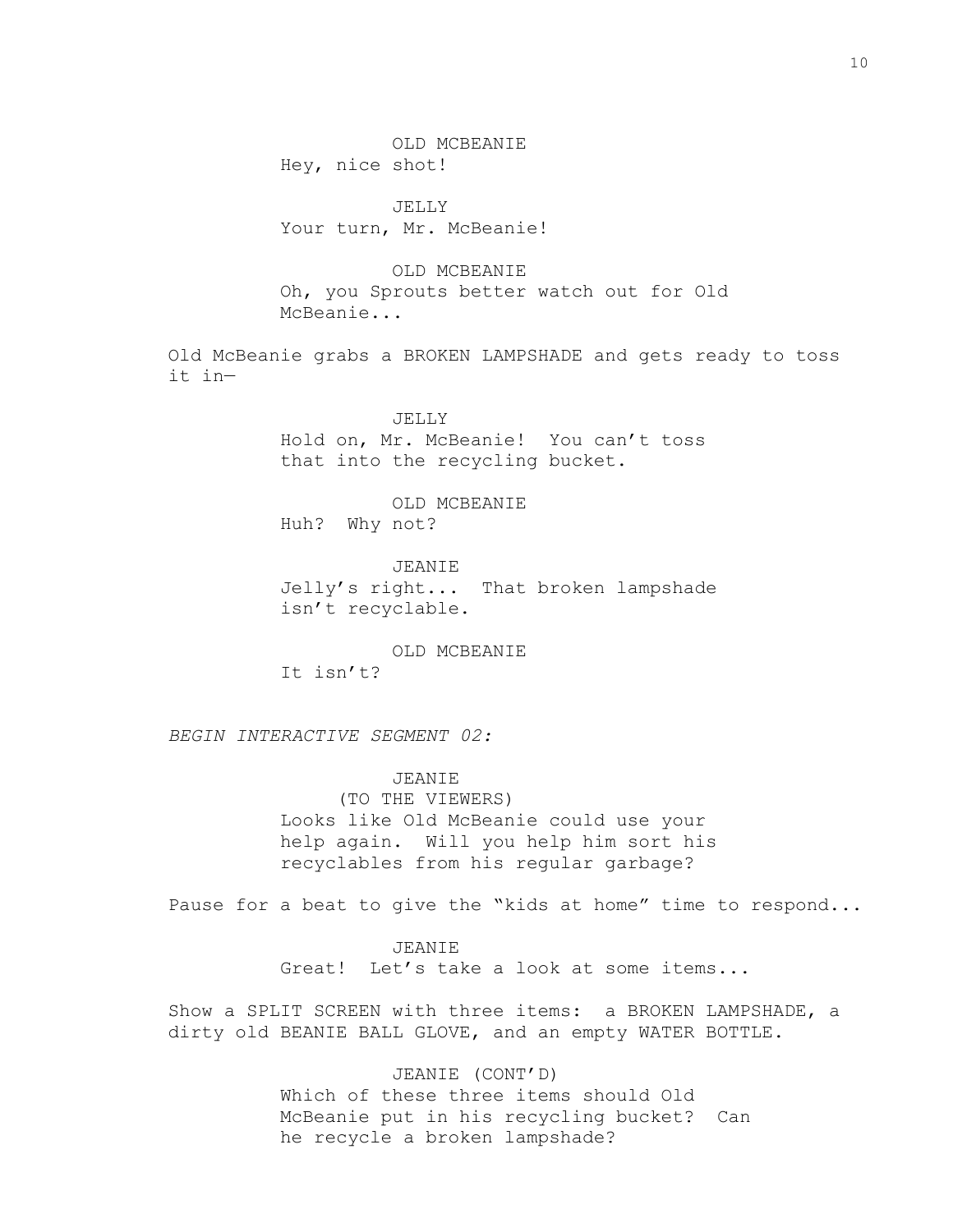Highlight the broken lampshade and pause for a beat to give the "kids at home" time to respond...

KID'S VOICES

No!

JEANIE (CONT'D) That's right! A broken lampshade can't be recycled, so it has to go in the regular garbage. Now, can Old McBeanie recycle a dirty old Beanie Ball glove?

Highlight the dirty old Beanie Ball glove and pause for a beat to give the "kids at home" time to respond...

KID'S VOICES

No!

JEANIE (CONT'D) Right again! A dirty old Beanie Ball glove can't be recycled, so it has to go in the regular garbage too. Last but not least, can Old McBeanie recycle an empty water bottle?

Highlight the empty water bottle and pause for a beat to give the "kids at home" time to respond...

KID'S VOICES

YES!

JEANIE (CONT'D) Perfect! This empty water bottle is made from plastic, which *can* be recycled! Great job again!

*END INTERACTIVE SEGMENT 02*

Old McBeanie tosses the plastic bottle and it hits the rim of the recycling bin then drops inside! Everyone cheers!

> EVERYONE <CHEERING SOUNDS!>

> > DEANIE

Great shot!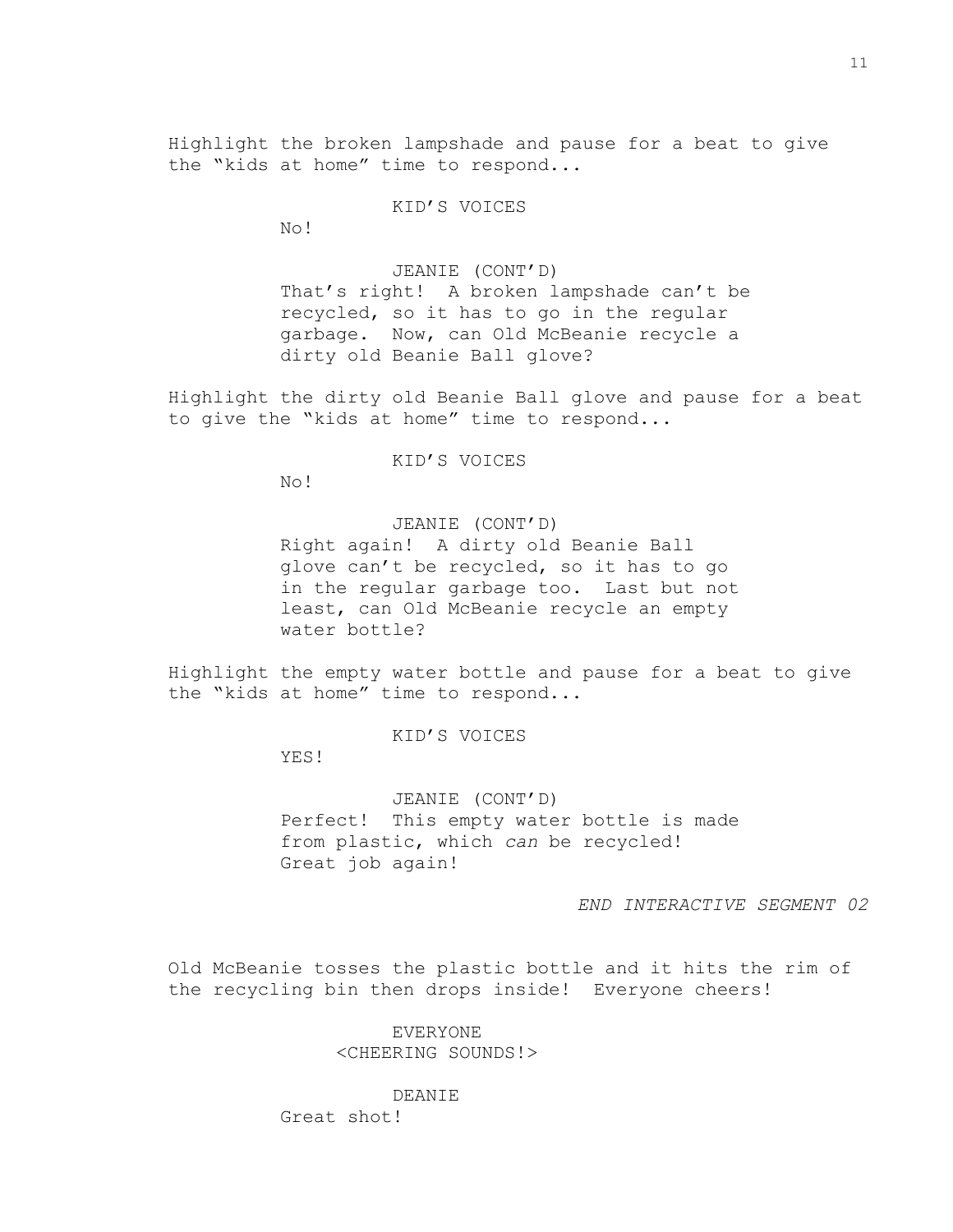OLD MCBEANIE Ha! Looks like Old McBeanie's still got it!

JELLY Mad skills, Mr. McBeanie!

OLD MCBEANIE You know what? You Sprouts are alright... (looking at an overjoyed Jelly) A little too chipper, but alright.

JEANIE So does that mean you're going to start recycling?

OLD MCBEANIE (picking up another plastic bottle) I guess... If it will make you Sprouts happy... (under his breath) And keep you out of my hair.

Old McBeanie drops the plastic bottle back into the regular garbage bag.

> JEANIE (sternly) Mr. McBeanie!

Old McBeanie looks down, realizing he put the plastic bottle into the regular garbage. The Sprouts look at him with disapproval.

> OLD MCBEANIE (with a smirk) Whoops! Heh, heh... I guess old habits are hard to break.

He reaches into the garbage bag and pulls the bottle back out.

OLD MCBEANIE (CONT'D) Anyway, you Sprouts have proven that you *can* "teach an old dog new tricks." So from now on I'm going to recycle... (under his breath again) Assuming I remember.